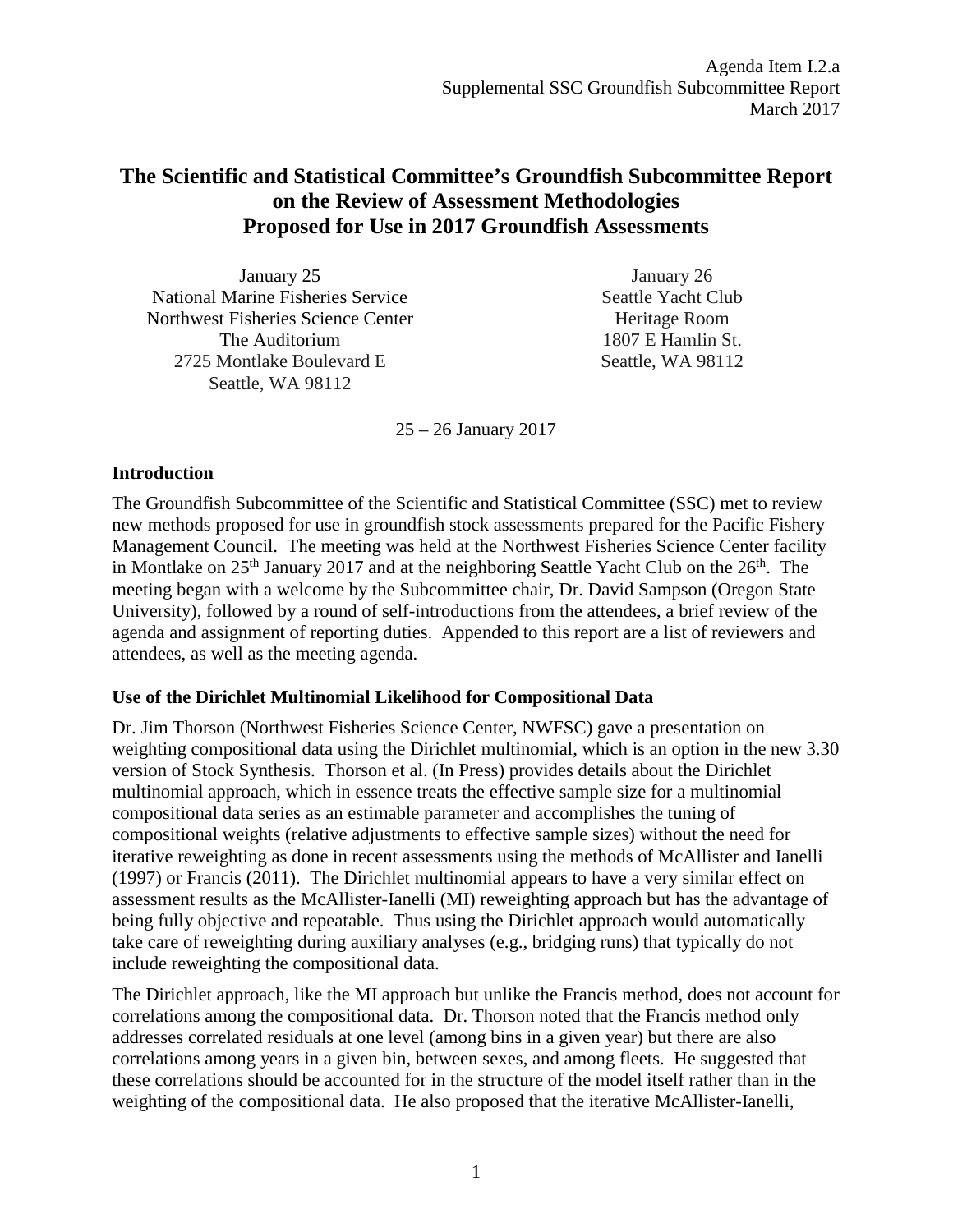iterative Francis method, and the Likelihood-based Dirichlet-multinomial option could all be used in the upcoming round of assessments, with the selection of the method being left to the STAT.

Dr. Thorson noted that the Dirichlet approach, as currently implemented in SS 3.30, has the property that the lower bound for the effective sample size is one, which could have the unintended effect of upweighting small samples. However, the code could potentially be changed to allow for a consistent proportional change to the effective sample sizes, even if the resulting effective sample size would be less than one.

There was general consensus by review panel members that the Dirichlet multinomial approach seems to be at least as good as the MI method (mainly due the automation of the tuning and thus reproducibility). When setting initial composition sample sizes the STATs should use the number of tows (for survey data) or trips (for fishery data), or a set of initial values based on a composite of the numbers of fish sampled and the number of tows or trips.

The Groundfish Subcommittee recommends that STATs by default use the Francis method (TA1.8) for weighting age-, and length-, and conditional age-at-length compositional data. Assessment documents should include sensitivity runs that use (a) the MI harmonic mean weighting approach as well as (b) the Dirichlet multinomial likelihood approach, as a mechanism to gauge the uncertainty associated with the choice of methodology.

# **C. Application of the Generalized Linear Mixed Model with Spatial Autocorrelation to Survey Data**

Dr. Jim Thorson (NWFSC) gave a presentation on the application of generalized linear mixed model (GLMM) with spatial autocorrelation to survey data. The geostatistical GLMM approach is similar to what has been used during several assessment cycles for the analysis of bottom trawl survey data series. Predicted fish biomass density is derived as the product of a "delta" portion for the probability of a non-zero catch and a second portion for the magnitude of the non-zero catches. Further, the geostatistical GLMM framework can accommodate spatial autocorrelation. Additional information about the approach and the software package it is implemented in are available from [www.fishstats.org.](http://www.fishstats.org/) Dr. Thorson indicated that he plans to phase out the singlespecies version of the software in favor of a multispecies version called VAST (vector autoregressive spatial temporal model, where the single species version remains as a special case of the multispecies version).

Dr. Thorson's software package makes use of special purpose software that implements the integrated nested Laplace approximation (INLA) approach, which he described as the ADMB for spatial correlation models. INLA uses a simplification for representing the variance of multivariate normal distributions to reduce complexity and speed up computer processing. A triangulated mesh is used to represent the relationships between points in space. There was discussion regarding why triangulation would be a better approach than a gridding approach, and on what basis a user would choose the number of "knots" to use for the triangulated mesh.

Dr. Thorson raised the problem of "the garden of forked paths" in reference to how an analyst could predetermine the outcome of an analysis by their selection of how many knots they include in an analysis. He cautioned that the SSC should be suspicious of analyses based on a small number of knots. He suggested that a solution would be for the SSC to pre-specify the minimum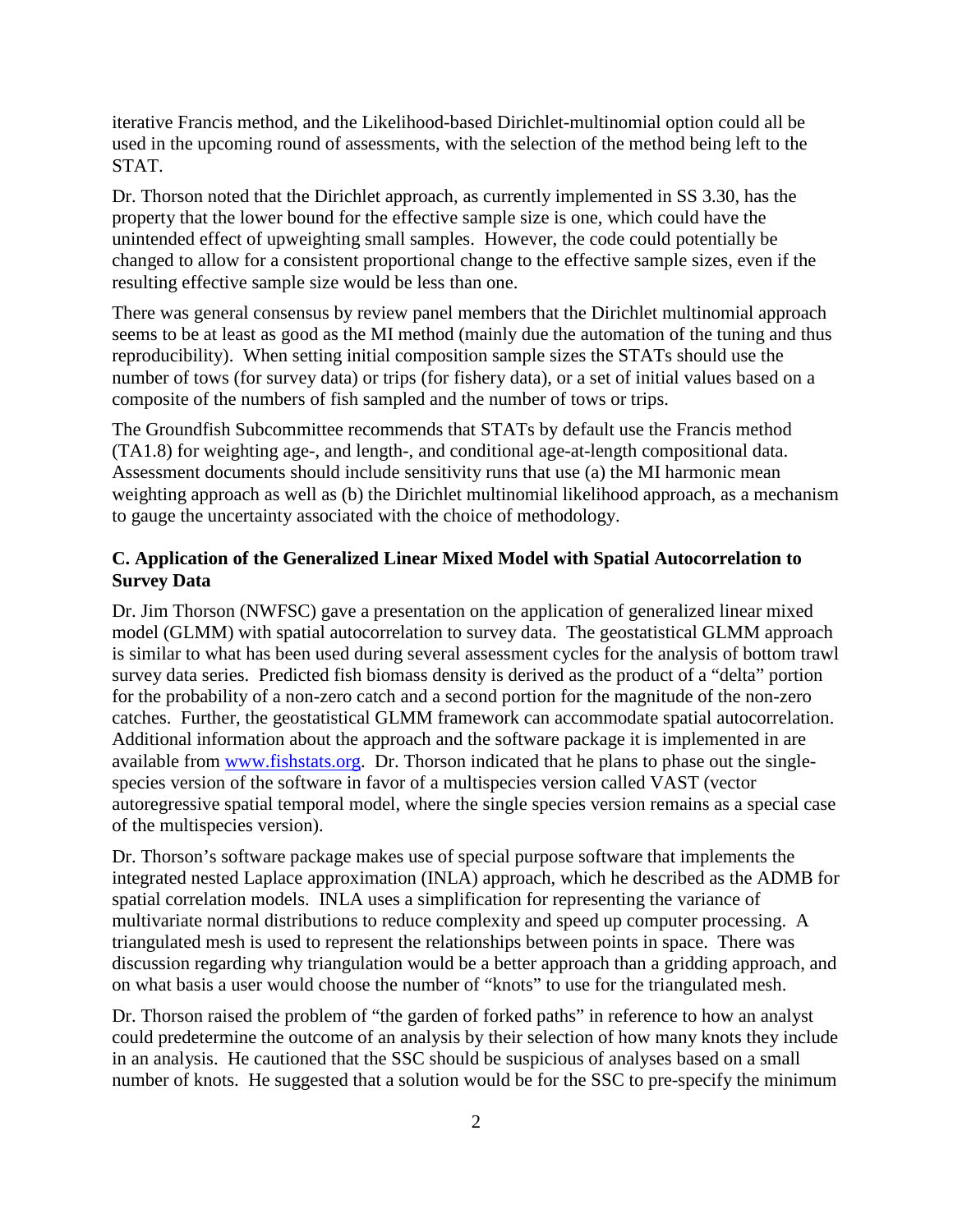number of knots used in any analysis that develops indices for assessments. Having too many knots is costly in terms of the amount of computer time needed to complete an analysis.

There was discussion about using depth (or some other auxiliary data) to influence the placement of the knots or as a covariate and whether aspects of the sampling design can be ignored in geostatistical models (because they have littler influence on the results). Dr. Thorson identified the problem of preferential sampling, as likely occurs in fishery-dependent data, versus designbased sampling. Whether or not depth should be included in a geostatistical analysis of survey data remains a topic of research. The geostatistical GLMMs conducted in the last assessment cycle for the canary rockfish and darkblotched assessments did not directly include depth information (but depth was used to define stratum boundaries).

There was discussion about including vessel as a random effect in the analysis of survey data given that the same vessels have been contracted for the survey for many years. It was noted that although the vessels have not changed much there have been changes in skippers and the vessel gear such as winches. Dr. Cadigan recommended that assessment analysts and reviewers confirm there are no temporal trends or other unusual patterns in effects that should be random, such as the vessel.

With regard to model diagnostics Dr. Thorson provided examples of residual plots by year and over space that are now produced by his software package. There was discussion of how residual plots or other diagnostics should be interpreted as indicating possible problems in the model. Large spatial areas having large numbers of large positive or negative residuals, or temporal patterns in clumps of residuals might be interpreted as indications that the model is missing some key spatial feature. Dr. Thorson suggested Q/Q plots are not always a very informative diagnostic but whether or not the Hessian has converged is a key diagnostic.

Dr. Thorson presented results from a simulation study that showed that the geostatistical GLMM approach can capture upward, downward and stable trends in biomass. It was noted that geometric anisotropy is important on our coast, but the effect varies depending on whether a species is southerly or northerly distributed. There was discussion about whether analyses of survey data should use an optional feature in the software that corrects for bias associated with nonlinear functions that have random effects. The bias-correction feature is memory-intensive. Tests of the bias-correction have shown it to produce results that are consistent with even more computationally intensive MCMC sampling.

The Groundfish Subcommittee recommends that the geostatistical GLMM software developed and maintained by Dr. Jim Thorson should be considered as the first choice for developing biomass indices from bottom trawl survey data, though exploration of other methods is encouraged. Dr. Thorson will provide a document describing recommended defaults and practices for using the software.

### **D. Application of the Generalized Linear Mixed Model with Spatial Autocorrelation to Fishery CPUE Data**

Dr. Jim Thorson gave a presentation on the application of the geostatistical GLMM approach to fishery CPUE data, based on the VAST software package that he has developed. As in the application to fishery independent (survey) data, the model combines a component for the probability of a zero density with a component for spatio-temporal variability in density to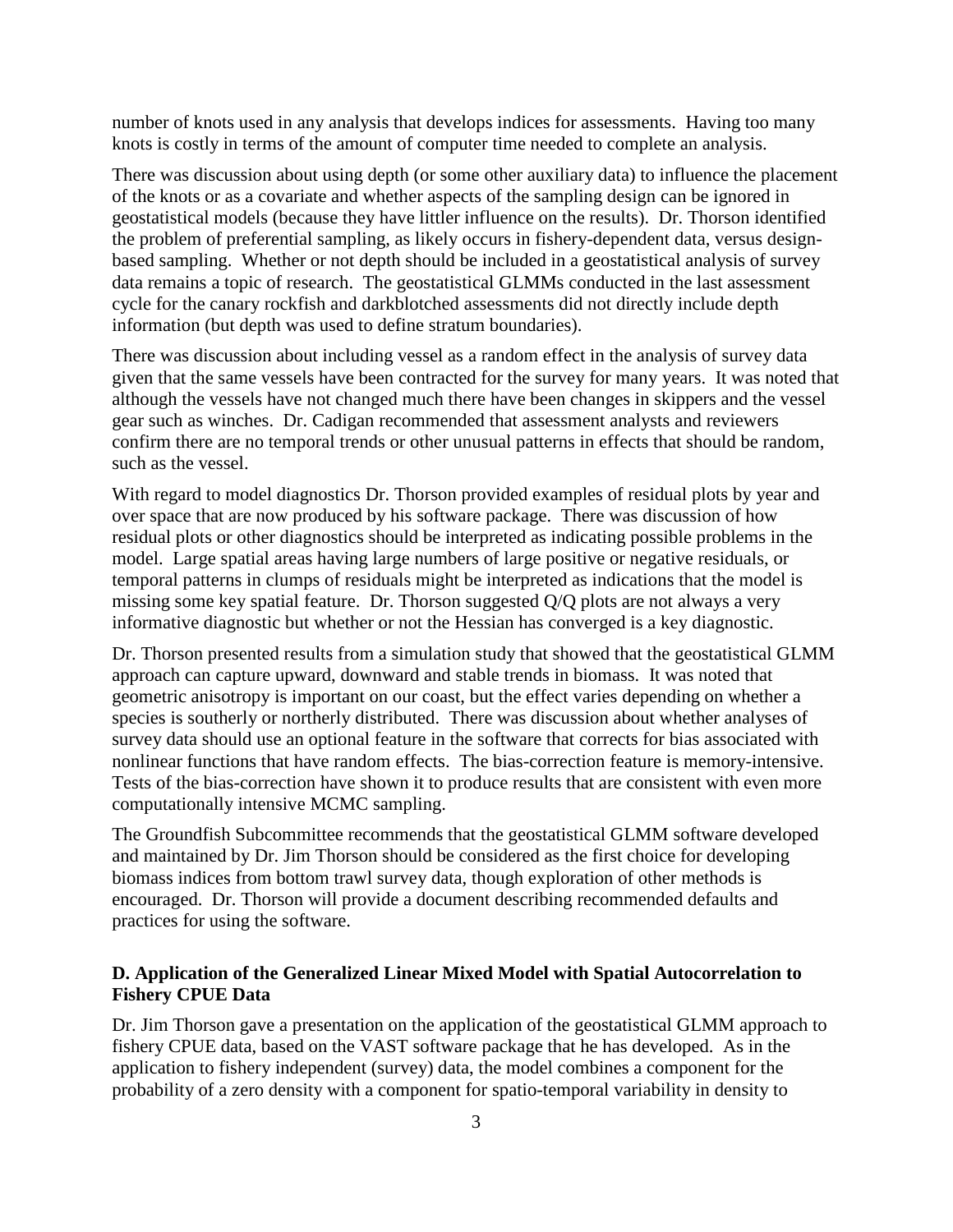predict total density across space and time. In the example applications presented, years were treated as being independent (not autocorrelated). Temporal autocorrelation can be included in the models but this feature is not recommended for use at present. One particularly novel aspect of the package is that it can accommodate multispecies applications, in which model estimates of covariance among species provide information about the expectation of a given species in a given observation. In the example provided, Atlantic cod and haddock were shown to have positive covariation with respect to habitat preferences (spatial variation) and in their annual response to environmental signals (spatio-temporal variation), such that the catch rates of one species helped inform the expected catch rates for the other species. Dr. Thorson suggested that the approach might also be applied in the future for standardizing compositional data, with cohorts being treated as "species".

Dr. Thorson's suggested that the software package could be applied to the analysis of fisheries dependent data, particularly for the exploration of multispecies data sets that include detailed spatial information. The assessments planned for California Scorpionfish and blue/deacon rockfish might benefit from an exploration with the software of the CDFW onboard CPFV observer data; the assessment for yellowtail rockfish might benefit from an exploration of the bycatch CPUE data from the at-sea whiting fishery. There was discussion of the challenges and merits associated with the analysis of CPUE data from commercial logbooks, such as accounting for the effects of regulations, vessels, skippers and gear. After some debate there was general agreement that the VAST software would likely not replace the Stephens-MacCall approach that has been used in several Council assessments to filter dockside intercept data and identify trips that could plausibly have caught the species of interest. The issue with applying the VAST software to the dockside intercept data is that these are trip-level data that do not have spatial information associated with them.

A number of additional features of the VAST software relevant to the analysis of fishery dependent data were also discussed, such as the decomposition of the covariance in catchability into portions thought to be controllable (vessel behavior) and those that are not controllable (e.g., gradual changes in the fleet). Many of these features in the software and the statistical approach it implements have not been fully developed but are areas of active exploration. One point of discussion was that if an analyst wants to apply the VAST software to fisheries dependent data, the analyst should first evaluate the spatial and temporal extent of the data to understand if there are large gaps in coverage. Most of the features in the VAST software and approach are fairly consistent with methods developed and applied in the past (e.g., the underlying geostatistical GLMM has been used for index development in the past). However, some aspects are novel and untested (e.g., modeling the targeting behavior of fishers) and will require building a foundation of models of growing complexity in the review process. There are some non-trivial impediments in using fishery dependent data to develop indices (e.g., accounting for changes in fishing power).

The Groundfish Subcommittee does not recommend at the present time use of the VAST software for developing abundance or biomass indices based on fishery logbook data series or dockside interviews. However, the software could be a useful tool for analysis and standardization of data series based on information from at-sea observers.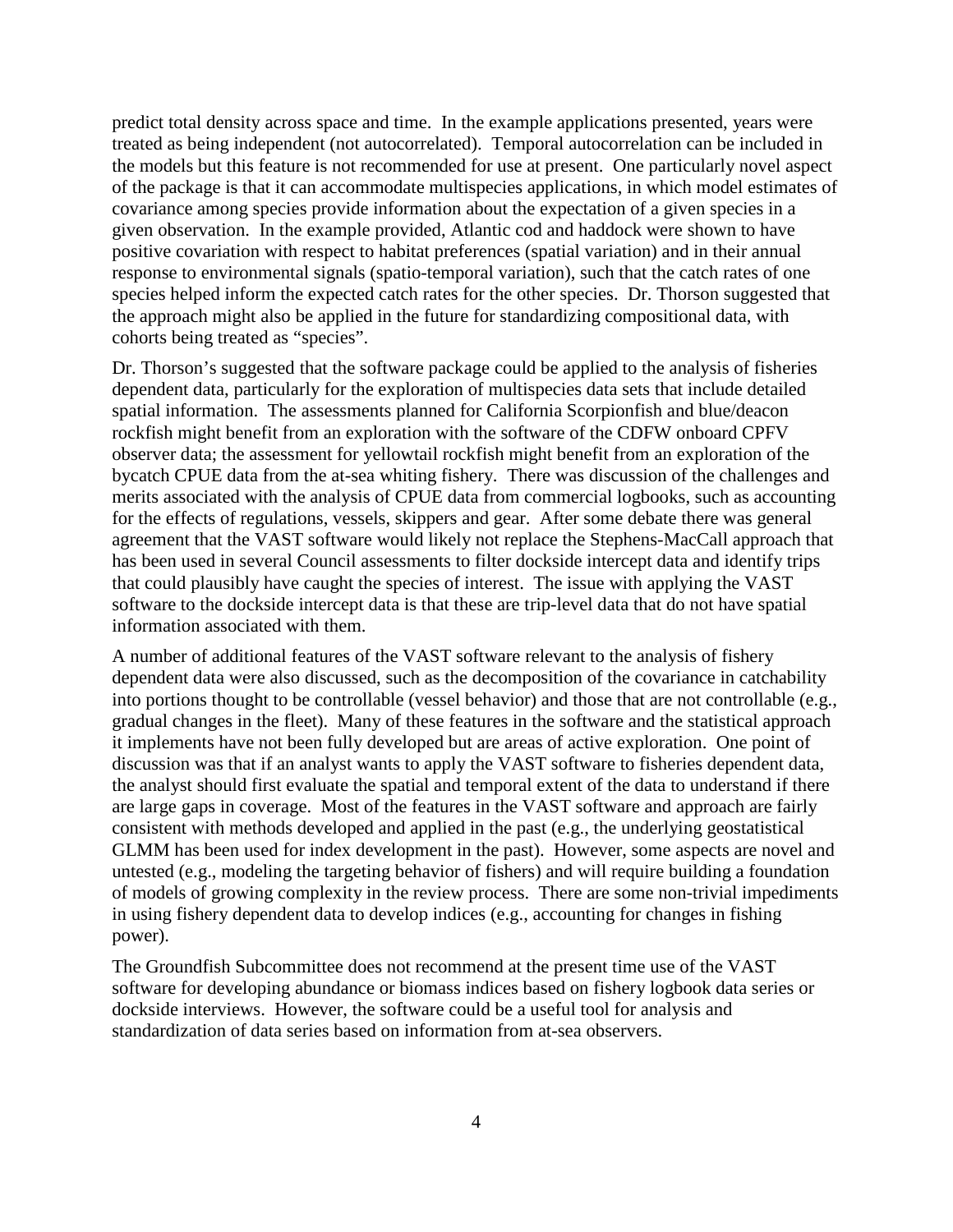#### **E. Revised Set of Priors for Natural Mortality**

Dr. Owen Hamel (NWFSC) gave a presentation of a revised prior for natural mortality (*M*). The new prior is a revision to a prior developed and described in Hamel (2015), based on an approach and information from Then et al. (2015). The presentation considered five published metaanalyses that examined relationships between *M* and life history correlates such as maximum age, the von Bertalanffy growth coefficient and asymptotic size, water temperature and a gonadosomatic index.

The approach recommended by Dr. Hamel is a simplification of the model for *M* as a non-linear function of maximum age derived by Then et al. (2015). The Hamel prior, which takes a different approach than Then et al. to account for variability and provides a much better fit to the underlying data, is based on the relationship  $M = 5.4 / A_{\text{max}}$ , where  $A_{\text{max}}$  is the maximum age.

There was discussion of how the original studies (on which the meta-analyses were based) derived their estimates of natural mortality and the life history correlates. For example, one would expect that observations of maximum age would depend on how many fish were sampled and would be influenced by the properties of the sampling gear and ageing error. It was pointed out that estimates of *M* based on growth parameters could be biased from distortion of the growth curve due to size-based selection (e.g., smaller fish for a given length are underrepresented). There was also discussion of whether the maximum ages used to derive *M* from the prior should be restricted to samples from the region of the assessment and whether derivations of *M* should consider differences in maximum age by gender.

The Groundfish Subcommittee considers it important that different assessments use consistent approaches for deriving values of *M* because this parameter is difficult to estimate but often has high influence on assessment results. The Subcommittee recommends that (a) groundfish assessments during the 2017 assessment cycle report the prior probability distribution for natural mortality based maximum ages as updated by Dr. Owen Hamel and (b) that STATs explore using the prior to inform the assessment models. Further, the maximum age values on which *M* priors are based should be from fish caught within the area of the assessment (e.g., not from Alaskan catches of the same species). If a prior for *M* is used to provide a fixed value for *M*, the fixed value should be set equal to the mean value of the prior.

#### **F. Revised Prior for Steepness**

Dr. Jim Thorson (NWFSC) gave a presentation on a revised prior for rockfish steepness for use in this year's groundfish assessment cycle. This is the sixth iteration of specifying a prior for steepness based on likelihood profiles from previous rockfish assessments. Providing recommendations to assessment authors on a prior for steepness is helpful to ensure (a) that assessments use a consistent approach for specifying this important parameter and (b) that the approach is based on a synthesis of available information. Seven of the 12 likelihood profiles used in the revised meta-analysis were from new or revised assessments. The re-run of the metaanalysis was straightforward and encountered no technical issues. The resulting mean of the prior was 0.72, which is decline from the mean steepness of 0.77 of the distribution in 2015, but still higher than when the meta-analysis was first done for the 2007 assessment cycle. The standard deviation of the prior decreased very slightly from 0.16 to 0.15. The Groundfish Subcommittee endorses the use of the updated prior for steepness in this year's rockfish stock assessments.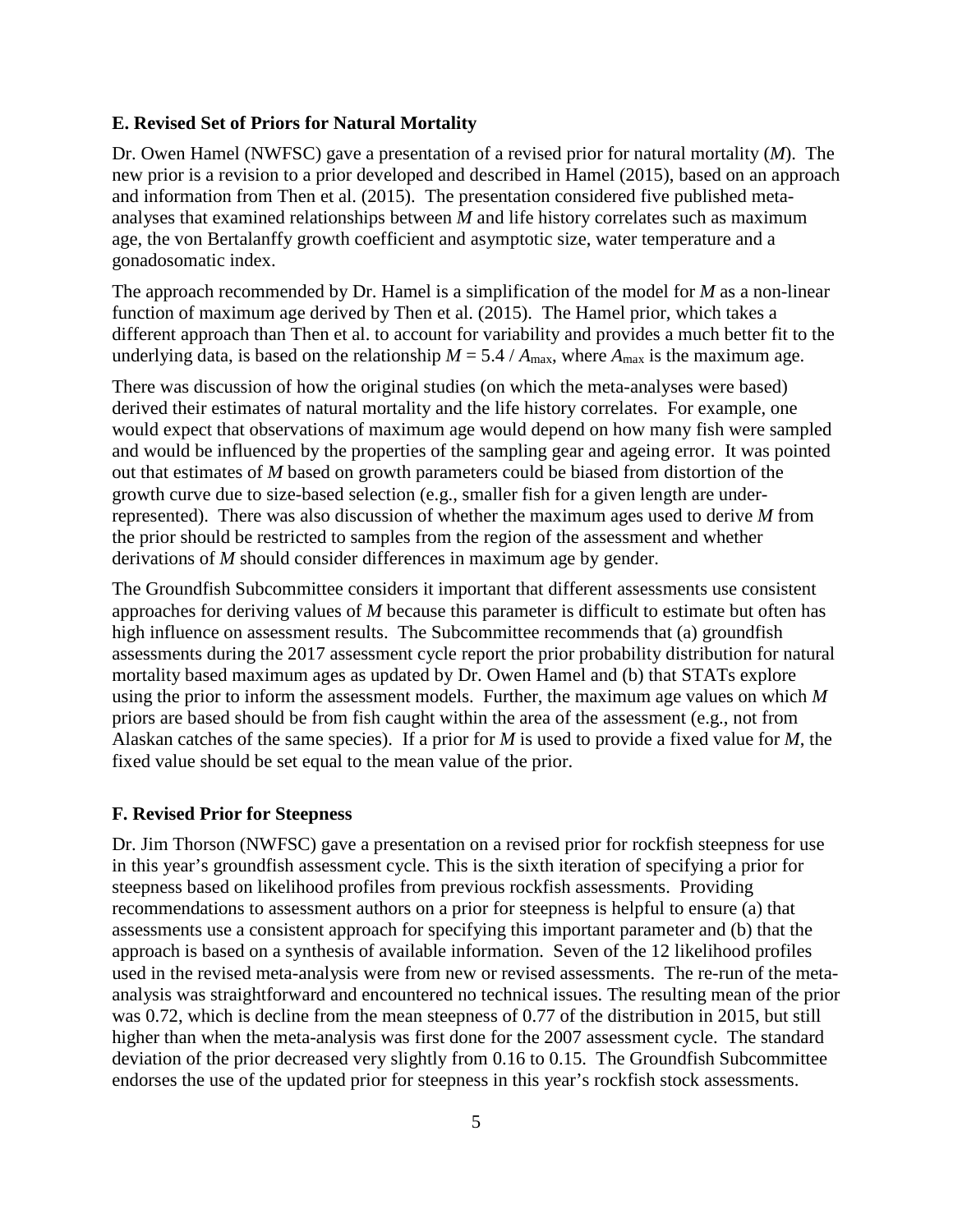There are several possible ways that the prior for steepness could be used in the 2017 stock assessments. The Groundfish Subcommittee recommends the following procedures be followed:

- 1. If the stock assessment is not in the set of stocks used to estimate the steepness prior and you chose not to estimate steepness, then fix steepness at the mean of the predictive distribution.
- 2. If the stock assessment is not in the set of stocks used to estimate the steepness prior and you chose to estimate steepness, then use the mean and standard deviation of the predictive distribution as the mean and standard deviation of your prior on steepness.
- 3. If the stock assessment is in the set of stocks used to estimate the steepness prior and you chose not to estimate steepness, then fix steepness at the mean of the predictive distribution.
- 4. If the stock assessment is in the set of stocks used to estimate the steepness prior and you chose to estimate steepness, use a "Type-C" value that is recalculated while excluding that stock (for 2017 assessments, this will apply to Pacific Ocean Perch and Yellowtail). This ensures that the prior distribution does not "double count" data for that stock when estimating steepness (Minte-Vera et al. 2005). For Type-C priors, assessment authors should contact James Thorson with at least one month lead prior to when the value is needed.

The Groundfish Subcommittee also requests that Dr. Thorson report values of steepness at each quantile from the predictive distribution from 0.025 to 0.975 (separated by 0.05) as well as the value of steepness at the following set of quantiles of the predictive distribution {0.05, 0.25, 0.75, and 0.95}. Quantiles may be used by STAT teams to define values of steepness used in decision tables, or they could be used to integrate over the distribution of steepness to more fully characterize assessment uncertainty. To gauge the utility of the approach the Groundfish Subcommittee is interested in reviewing several examples where this approach has been explored, but the Subcommittee does not request that it be done for all assessments in the upcoming cycle.

The Groundfish Subcommittee notes that concerns have been raised previously (and at the methodology review) about the reliability of the meta-analysis approach used to develop the steepness prior. One concern, that ignoring autocorrelation in recruitment within stocks is causing bias in steepness estimates, was addressed by a paper discussed by Dr. Thorson at the productivity workshop. His work indicated that biases in steepness caused by autocorrelation tend to be relatively minor; this finding helps to alleviate this particular concern.

Other concerns include potential correlation in recruitment across stocks due to similar environmental forcing, and potential bias in the estimation of steepness and the steepness profile. The Groundfish Subcommittee encourages research to address these issues, some of which is underway. In particular, the Groundfish Subcommittee recommends continuation of the research being done at the SWFSC to evaluate the conditions under which stock assessment models produce reliable estimates for steepness and the steepness profile.

#### **G. New Features in the Revised Stock Synthesis Software**

Drs. Chantel Wetzel and Teresa A'mar (NWFSC) presented information on the new version (3.30) of the Stock Synthesis (SS) software that is now available. Documentation and the software can be found at the secure website [https://vlab.ncep.noaa.gov/home.](https://vlab.ncep.noaa.gov/home) Individuals who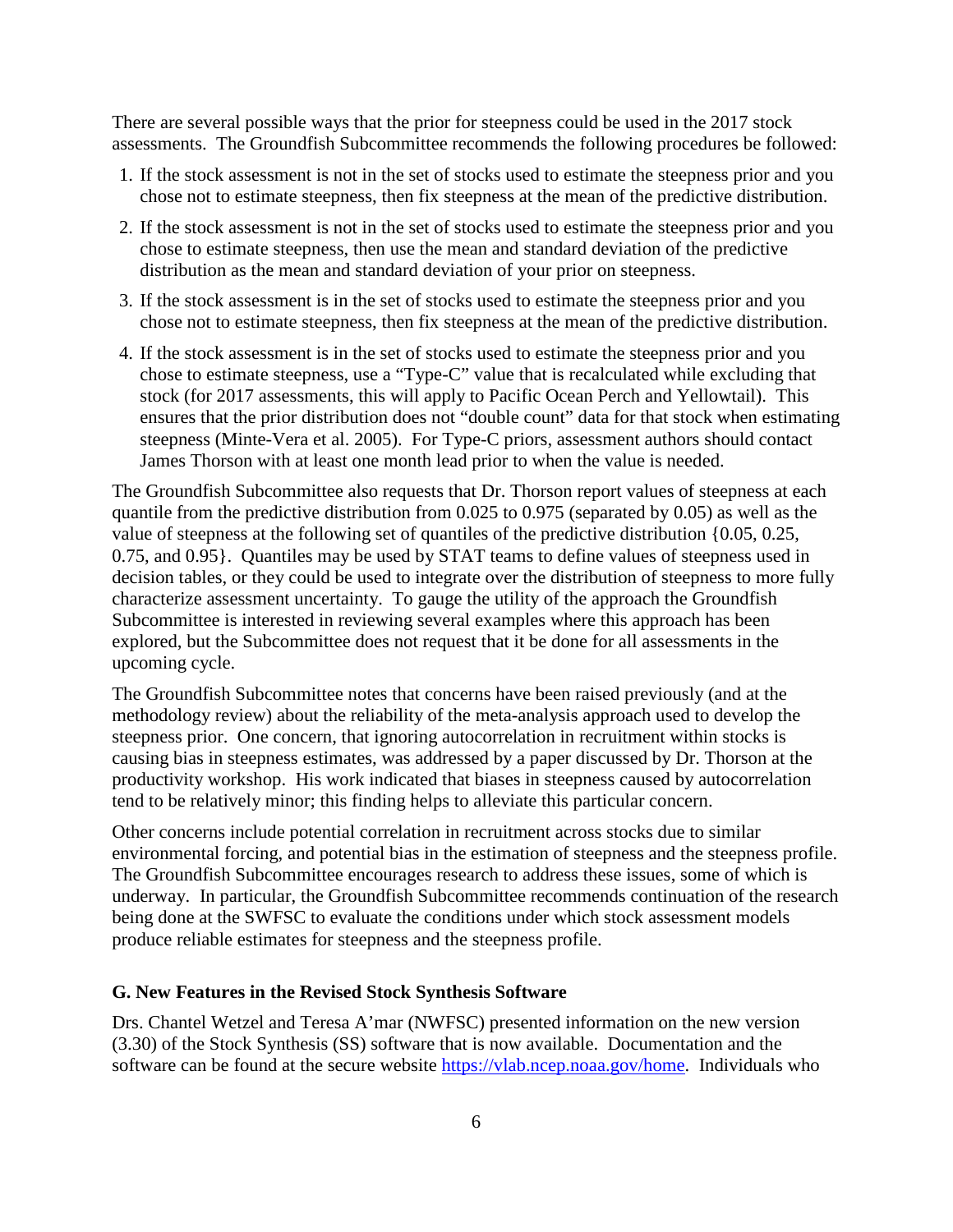are not part of NOAA need to request access to the website by sending their email address, name, phone number, and organization to **nmfs.stock.synthesis@noaa.gov.** 

The new SS version has many features that will make it easier to develop input files, such as providing more flexibility in how fleets are specified and list-oriented inputs that use an end-ofdata indicator rather than requiring specification of the number of data rows. New modeling features of version 3.30 include the ability to specify one to many recruitment events within a year, a catch multiplier that can use time-blocks or any other time-varying approach to scale catches (e.g., to explore the effects of uncertainty in historical catch series), an option to use the Shepherd stock-recruit function, time-varying stock-recruitment parameters that could be used to model regime shifts, an option for dome-shaped retention functions (as an alternative to the logistic form), the ability to include autocorrelation in parameters that have deviations, and an option to use the Dirichlet multinomial for representing sampling variability in compositional data. The SS 3.30 User Manual, which is available from the website, describes all of the changes and new features.

A translation routine is available that will convert files constructed for use with SS version 3.24 to formats that will run with version 3.30. Some aspects of the automatic conversion may require the analyst to make additional changes.

The new version of Stock Synthesis has undergone extensive testing. Model comparisons between SS 3.30 and SS 3.24 were successfully produced for sixteen assessments. Some features of these models required manual conversion (e.g. time-varying selectivity bounds for retention, time-varying *Q* setup). The testing conducted so far has found no more than 5% differences in results for depletion,  $SB_0$ , and  $SB<sub>final</sub>$ . Outside of the assessment for Pacific hake, the largest differences have been less than 2%. Differences of this small magnitude are not totally unexpected. The two versions of SS do not use identical internal calculations. One important change is in how the two versions do age-length-key calculations. Another difference is in the transformation of bounds of time-varying parameters.

Drs. Wetzel and A'Mar recommended the following approach be used for bridging an existing SS assessment model from version 3.24 to version 3.30. The file format conversions should be done before any new data are added, then step from the old SS version to the new SS version, and then add new data. Finally, add new features, parameters, or options, step by step in any order.

There is no requirement to show perfect agreement between results when converting to the new version. This is especially the case for very old assessments (e.g., yellowtail rockfish, blue rockfish, and California scorpionfish). However, it is important for analysts who are bridging to the new version to try and understand the source(s) of the differences.

During discussion there was a question about whether the new version has fixed a problem identified during the last round of assessment that the minimum effective sample size for composition data could not be reduced below one, but it was unclear whether this had been taken care of yet. There was also a question about whether there was an option available in the new version for the Ricker stock-recruitment relationship with a power parameter.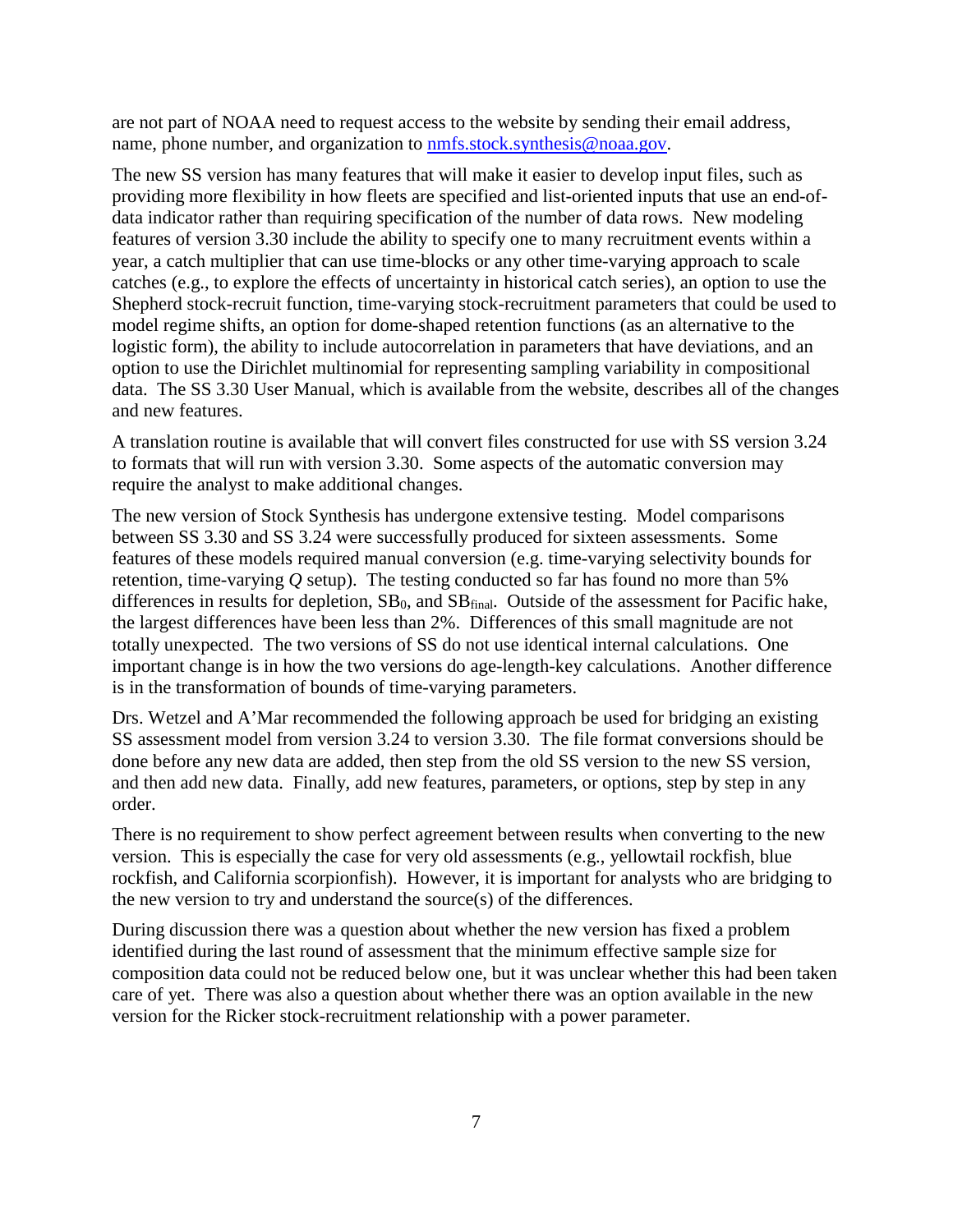### **H. Review of the Draft "Accepted Practices Guidelines for Groundfish Stock Assessments**

During the final hours of the meeting the group reviewed the draft Accepted Practices Guidelines document and made some changes to the text. The proposed changes are flagged in a revised version of the Guidelines that has been included in the Briefing Book for the March 2017 Council meeting.

## **References**

- Francis, R.I.C.C. 2011. Data weighting in statistical fisheries stock assessment models. Can. J. Fish. Aquat. Sci. 68: 1124-1138.
- Hamel, O.W. 2015. A method for calculating a meta-analytical prior for the natural mortality rate using multiple life history correlates. ICES J. Marine Science 72: 62-69.
- McAllister, M.K., and Ianelli, J.N. 1997. Bayesian stock assessment using catch-age data and the sampling-importance resampling algorithm. Can. J. Fish. Aquat. Sci. 54: 284–300.
- Then, A. Y., Hoenig, J. M., Hall, N. G., and Hewitt, D. A. 2015. Evaluating the predictive performance of empirical estimators of natural mortality rate using information on over 200 fish species. ICES Journal of Marine Science 72: 82-92.
- Thorson, J.T., Johnson, K.F., Methot, R.D., and Taylor, I.G. In Press. Model-based estimates of effective sample size in stock assessment models using the Dirichlet-multinomial distribution. Fisheries Research.
- Thorson, J.T., Fonner, R., Haltuch, M.A., Ono, K., and Winker, H. 2016. Accounting for spatiotemporal variation and fisher targeting when estimating abundance from multispecies fishery data. Can. J. Fish. Aquat. Sci. 73.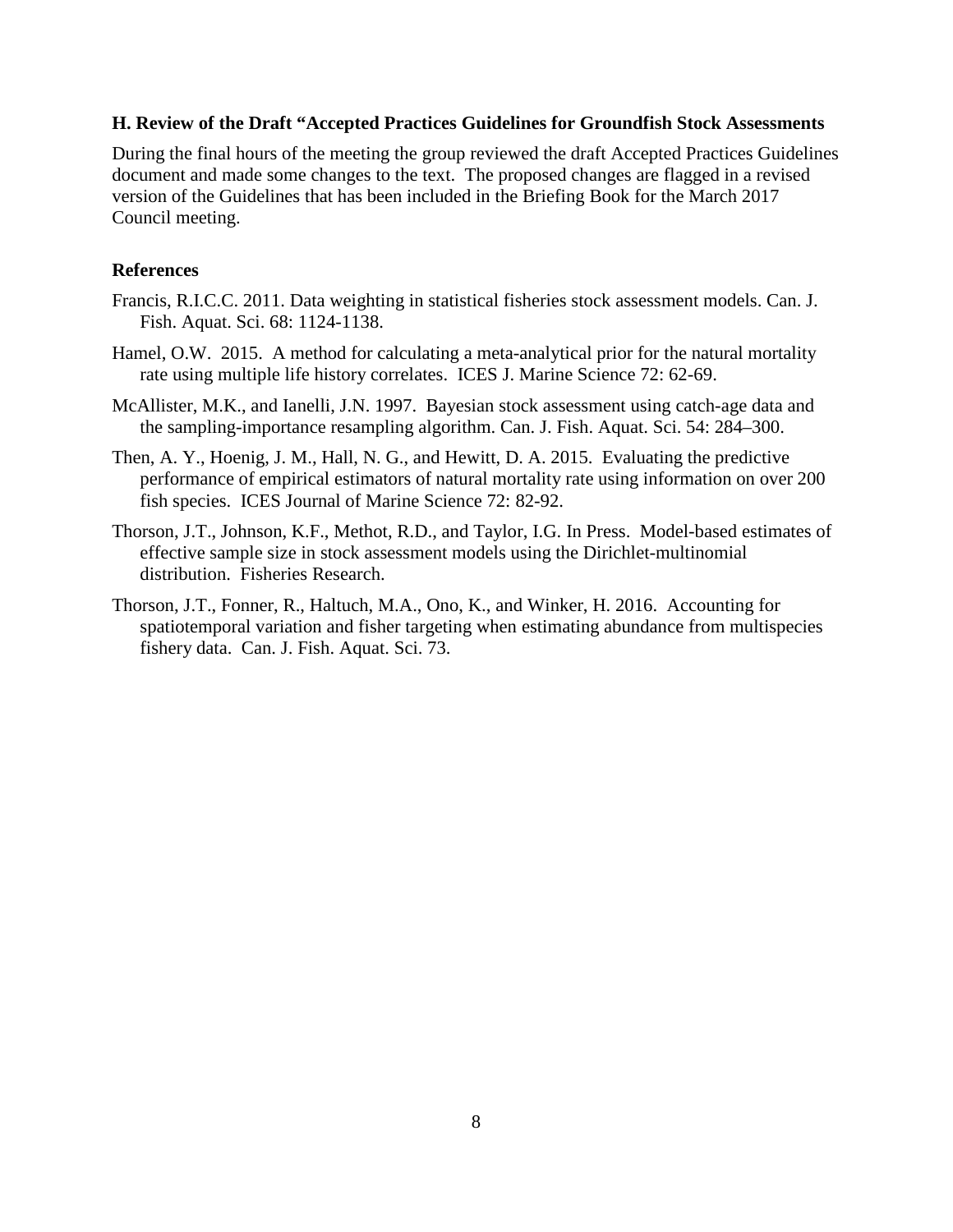#### **Reviewers Present:**

Dr. David Sampson, Oregon State University, SSC (Chair)

Dr. Aaron Berger, National Marine Fisheries Service (NMFS) / Northwest Fisheries Science Center (NWFSC)

Dr. John Budrick, California Department of Fish and Wildlife (CDFW)

Dr. Noel Cadigan, Memorial University, St. Johns, Newfoundland, Canada

Dr. Martin Dorn, NMFS / Alaska Fisheries Science Center

Dr. John Field, (NMFS) / Southwest Fisheries Science Center (SWFSC)

Dr. Owen Hamel, NMFS / Northwest Fisheries Science Center (NWFSC)

#### **Attendees at the Meeting:**

Dr. Teresa A'mar, NMFS / NWFSC Mr. John DeVore, Pacific Fishery Management Council Ms. Jin Gao, University of Washington Dr. Melissa Haltuch, NMFS / NWFSC Dr. Jim Hastie, NMFS / NWFSC Ms. Stacey Miller, NMFS / NWFSC Ms. Merrill Rudd, University of Washington / NMFS / NWFSC Dr. Ian Taylor, NMFS / NWFSC Dr. James Thorson, NMFS / NWFSC Mr. John Wallace, NMFS / NWFSC Dr. Chantel Wetzel, NMFS / NWFSC Dr. Haikun Xu, NMFS / NWFSC

#### **Attendees on WebEx:**

Dr. E.J. Dick, NMFS / SWFSC Ms. Jessi Doerpinghaus, Washington Department of Fish and Wildlife (WDFW) Dr. Xi He, NMFS / SWFSC Ms. Melissa Mandrup, CDFW Dr. Melissa Monk, NMFS / SWFSC Mr. Corey Niles, WDFW Dr. Andi Stephens, NMFS / NWFSC Dr. Theresa Tsou, WDFW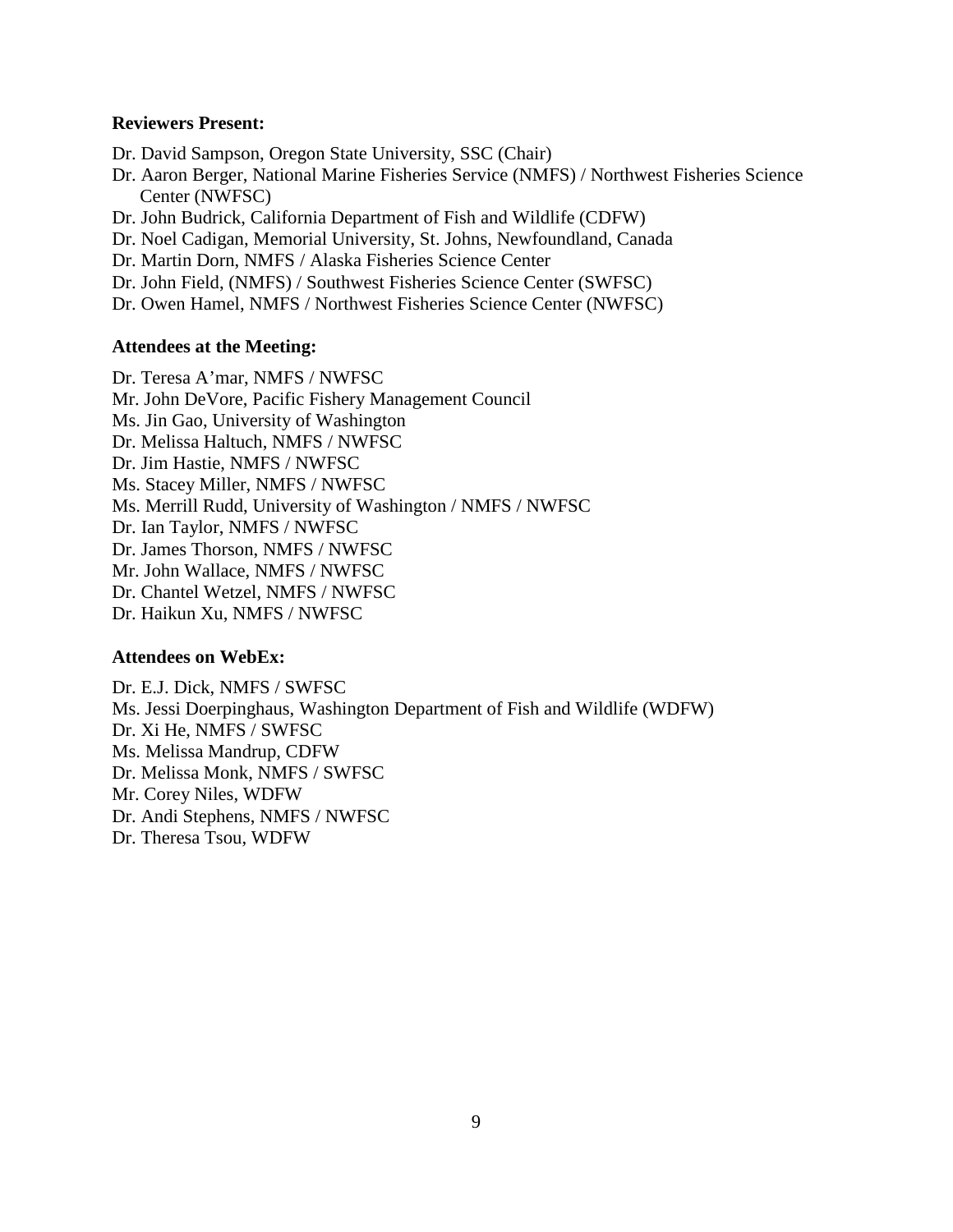# **PROPOSED AGENDA Groundfish Assessment Methods Review Pacific Fishery Management Council Scientific and Statistical Committee's Groundfish Subcommittee**

January 25 National Marine Fisheries Service Northwest Fisheries Science Center The Auditorium 2725 Montlake Boulevard E Seattle, WA 98112

January 26

Seattle Yacht Club Heritage Room 1807 E Hamlin St. Seattle, WA 98112

#### **January 25-26, 2017**

*This meeting is open to the public and public comments will be accepted at the discretion of the meeting chair. Agenda times are approximate and are subject to change.*

### WEDNESDAY, JANUARY 25, 8:30 AM

#### *A. Call to Order*

| 2. Approve Agenda and Rapporteur Assignments<br>(8:30 a.m., 0.5 hours)                              |             |
|-----------------------------------------------------------------------------------------------------|-------------|
| <b>B.</b> Use of the Dirichlet Multinomial Likelihood for Compositional Data<br>(9 a.m., 1.5 hours) | Jim Thorson |

*C. Application of the Generalized Linear Mixed Model with Spatial Autocorrelation to Survey*  **Data** Jim Thorson

(*10:30 a.m., 1.5 hours)*

#### LUNCH (12 P.M. - 1 P.M.)

# *D. Application of the Generalized Linear Mixed Model with Spatial Autocorrelation to*  **Fishery CPUE Data Jim Thorson and Melissa Monk** (*1 p.m., 2 hours)*

*E. Revised Set of Priors for Natural Mortality* **COMPLEX** *Owen Hamel* (3 *p.m., 2 hours*)

#### THURSDAY, JANUARY 26, 8:30 A.M.

*F. Revised Prior for Steepness* Jim Thorson (*8:30 a.m., 1.5 hours*)